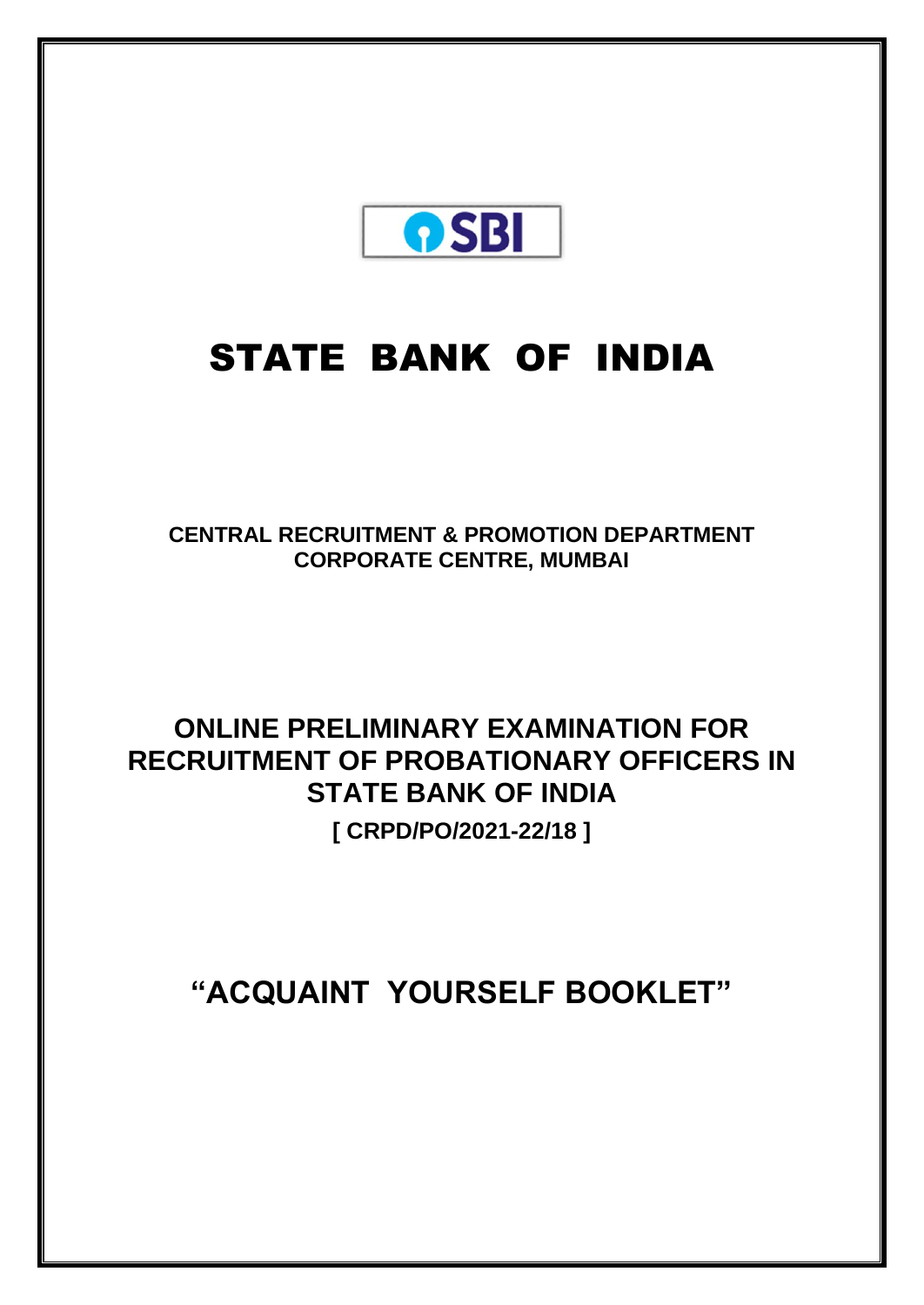# **INTRODUCTION**

This Booklet gives you detailed information about the competitive examination for recruitment of Probationary Officers in State Bank of India. This post was advertised on the Bank's website https://sbi.co.in/careers or https://bank.sbi/careers. The terms and conditions, **period of probation,** emoluments etc. were given in the advertisement No. CRPD/PO/2021-22/18. You should ensure that you are eligible in respect of age, educational qualification, nationality as stipulated in the advertisement.

This booklet contains details pertaining to various aspects of the online examination you are going to take and describes the kind of test which will be given to you in the examination. **The assessment will be done online.** You are advised to study this booklet carefully as it will help you in preparing for the examination.

# **GENERAL INSTRUCTIONS**

- **1. Particulars to be Noted:** Please note carefully your Roll Number, Date of Exam, Reporting time and venue for the examination given in the call letter.
- **2. Punctuality in Attendance: You must report at the examination venue 15 minutes before the reporting time. Taking into account the Social Distancing norms, email and sms will be forwarded to you a day prior to the examination specifying the exact time of reporting to avoid over-crowding at the venue. However, common Reporting Time has been provided in the call letter. If you do not get any intimation prior to the exam, you should follow the Reporting Time printed in the call letter. Late comers will not be allowed to take the test.**
- **3. Call letter:** Affix firmly your **recent** passport size photograph (same as uploaded in the online application form) in the space provided for it in the call letter and bring it with you **along with 2 additional photographs (to be pasted in Attendance Sheets)**, photo identity proof in original and a photocopy when you come to the venue for the examination. **You will not be permitted to appear for the examination if you come without the photo identity proof in original and a photocopy, call letter without the photograph affixed on the call letter and without 2 additional photographs.** You will be required to sign in the space provided for candidate's signature on your call letter in the presence of the invigilator in the examination hall. Candidates must bring glue for pasting photos and ink stamp pad for affixing left thumb impression on attendance sheets.
- **4.** Call letter of Preliminary Exam will not be collected at the examination venue. However, it will be duly authenticated / Stamped by the exam officials. Candidate will need to retain the call letter (along with authenticated / stamped copy of the ID proof) safely. **Those candidates who are called for Main Exam will be required to bring both duly authenticated/ stamped original Preliminary Exam Call letter with authenticated/ stamped copy of ID proof along-with Main Exam call letter and other requisite documents as per information provided in the "acquaint yourself booklet" and call letter of main examination. However, the PWD candidates who are availing the services of scribe should submit "Scribe Declaration Form" in the box provided at the exit of the lab/ venue while leaving or at the designated place.**
- **5. Compliance with Instructions:** You should scrupulously follow the instructions given by test administrators and the invigilators at all the stages of the examination for which you have been called. If you violate the instructions you will be disqualified and may also be asked to leave the examination hall.
- **6. Use of Books, Notes, Calculators & Cell Phones: No** calculator separate or with watch, cell phones, books, slide rulers, notebooks or written notes will be allowed inside the examination hall.
- **7.** Do not leave your seat unless you are allowed.
- **8. Use of Stationery:** You must bring stationery such as pencils, ball point pen, eraser with you. **Candidates must bring glue for pasting photos and ink stamp pad for affixing left thumb impression.**
- **9. Rough work to be done on the sheet provided:** You should do all the necessary rough work on sheets provided. **After the test is over, you should submit the rough sheet** by putting them in the designated drop box**.** Any candidate who does not return the above material or is found to attempt to take or pass on the questions or answers inside or outside the examination hall will be disqualified and the Bank may take further action against him as per rules of the Bank.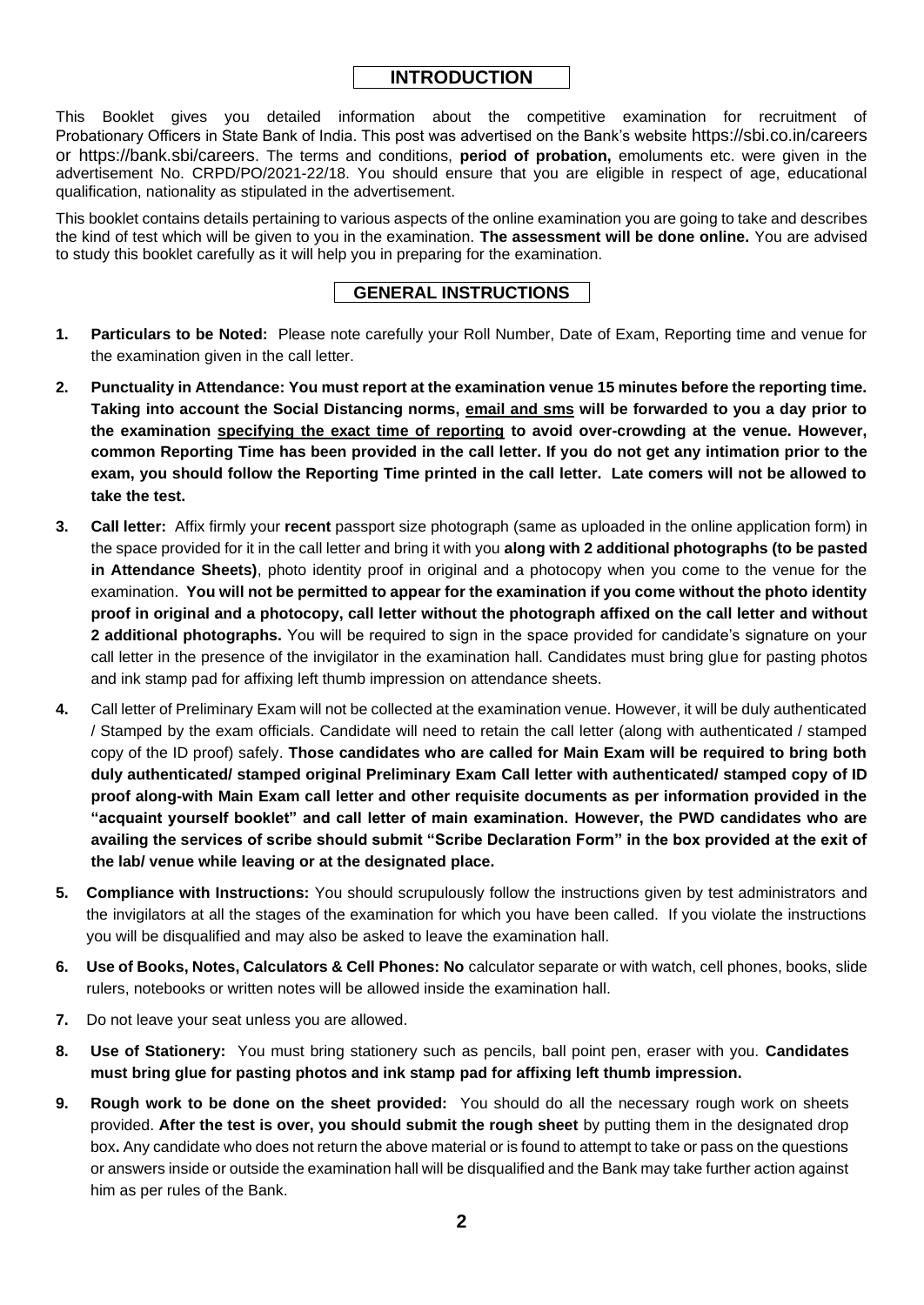- 10. The PWBD candidates, who want to use facility of scribe, are required to submit a Declaration form (Scribe declaration form) that can be downloaded from the Bank's website.
- **11. Copying / Misconduct / Unfair Practices:** If a candidate is/has been found guilty of
	- i) Copying or allowing copying;
	- ii) Using unfair means during the test;
	- iii) Impersonating or procuring impersonation by any person;
	- iv) Misbehaving at the examination venue;
	- v) Disclosing, publishing reproducing, transmitting, storing or facilitating transmission and storage of test contents in any form or any information therein in whole or part thereof or by any means verbal or written, electronic or mechanical or taking away the papers supplied in the examination hall or found to be in unauthorised possession of test content.
	- vi) Resorting to any other irregular or improper means;
	- vii) Obtaining support of his/her candidature by any means.

He/she will, in addition to rendering himself/herself liable to criminal prosecution, be liable to,

- (a) Disqualification from selection process.
- (b) Be debarred permanently/for specific period from any examination or selection by the Bank .

Candidates are warned against filling up/furnishing false, tampered/fabricated information or suppressing material information.

The Bank would be analyzing the responses of a candidate with other appeared candidates to detect patterns of similarity. On the basis of such an analysis, if it is found that the responses have been shared and scores obtained are not genuine/valid, the Bank reserves the right to cancel his/her candidature.

#### **12. Travelling Allowance shall not be paid: No travelling allowance or other expenses in connection with the examination will be paid.**

- **13.** Candidate will appear for the examination at an Examination Centre at his/ her/ their own risk and expenses and SBI will not be responsible for any injury or losses etc. of any nature.
- **14.** The possibility for occurrences of some problem in the administration of the examination cannot be ruled out completely which may impact test delivery and/or result from being generated. In that event, every effort will be made to rectify such problem, which may include movement of the candidates from one venue/lab/computer (node) to others and reconduct of the examination if considered necessary.
- **15. At the venue, Candidate registration will be done through photo capture.**
- **16. Photo captured will be matched with the photo uploaded by the candidate in the application form.**

# **Online Preliminary Examination :**

Online Preliminary Examination consisting of Objective Tests for 100 marks. This test would be of 1 hour duration consisting of 3 Sections (with separate timings for each section) as follows:

| Sr. No. | Name of the Test      | <b>No. of Questions</b> | Max. Marks | <b>Duration</b> |
|---------|-----------------------|-------------------------|------------|-----------------|
|         | English Language      | 30                      | Total      | 20 minutes      |
|         | Quantitative Aptitude | 35                      | Maximum    | 20 minutes      |
| -3.     | Reasoning Ability     | 35                      | Marks      | 20 minutes      |
|         | Total                 | 100                     | 100        | 1 Hour          |

All the questions will have multiple choices. Out of the five answers to a question only one will be the correct answer. The questions in objective tests, except for the test of English Language, will be bilingual i.e., English & Hindi.

#### **Penalty for Wrong Answers:**

There will be penalty for wrong answers marked in Objective Tests. For each question for which a wrong answer has been given by the candidate, 1/4 th of marks assigned to that question will be deducted as penalty to arrive at corrected score. If a question is left blank, i.e. if no answer is marked by candidate, there will be no penalty for that question.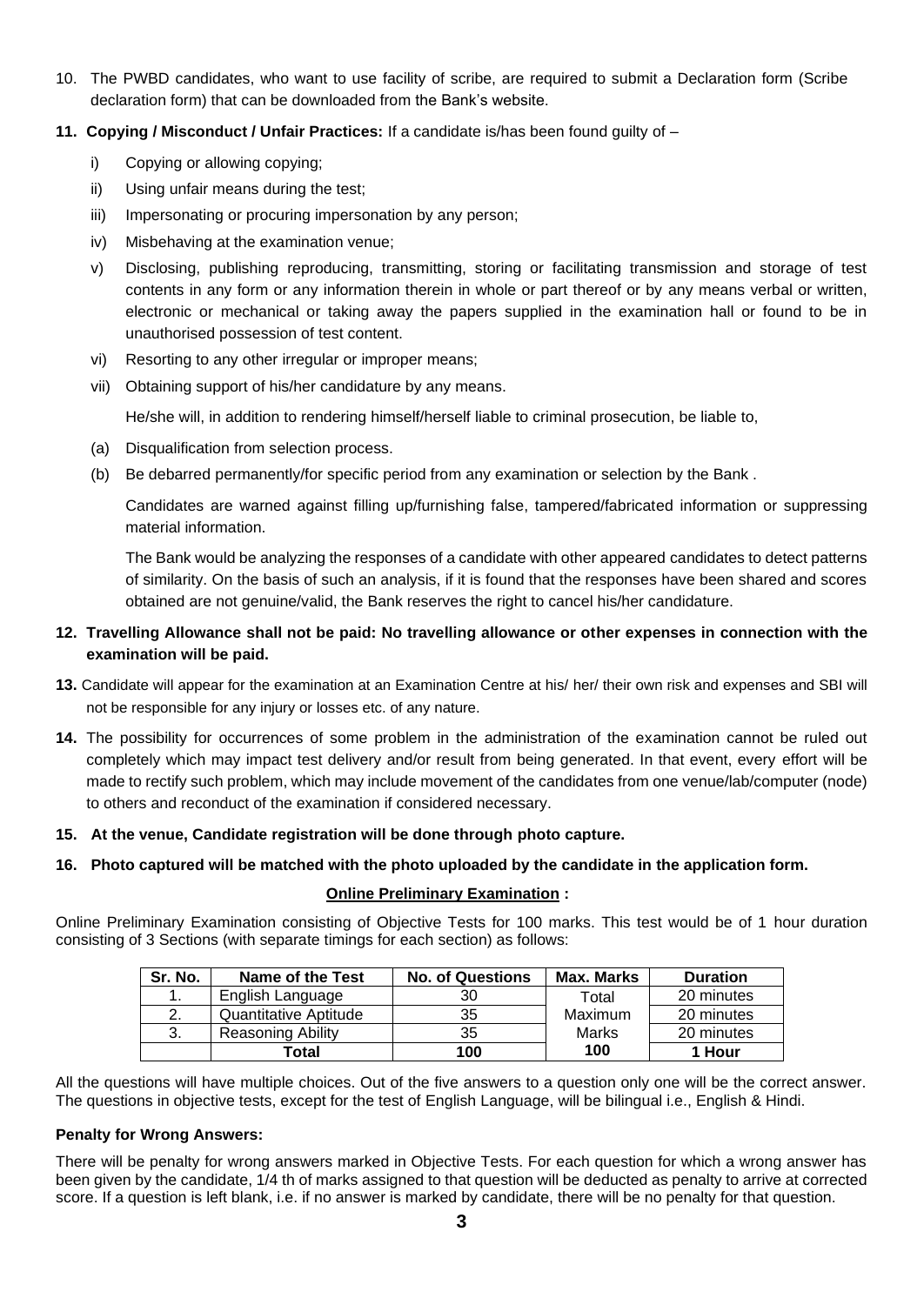**Selection criteria for Main Examination :** Category wise merit list will be drawn on the basis of the aggregate marks scored in the Preliminary Examination. There will be no sectional cut-off. Candidates numbering 10 times (approx.) the numbers of vacancies in each category will be short listed for the Main Examination from the top of above merit list.

**Please note that the types of questions in this handout are only illustrative and not exhaustive. In the actual examination you will find questions of a higher difficulty level on some or all of these types and also questions on the types not mentioned here.**

Some sample questions are given below.

# **SAMPLE QUESTIONS**

Below are given some sample questions for each of these tests. The type of questions are only illustrative and not exhaustive. In actual test you may find questions on some or all these types and also questions on the type not mentioned here.

# **ENGLISH LANGUAGE**

This is a test to see how well you know English. Your English language ability would be tested through questions on grammar, vocabulary, sentence completion, synonyms, antonyms, comprehension of a passage, etc. Study and answer the sample questions given below :

**Directions :** Pick out the most appropriate word from amongst the words given below each sentence to complete it meaningfully.

|                                                                                                                                                                 | $(1)$ at                                                                                       |             | $(2)$ through |     | $(3)$ in                                         |             | $(4)$ to           |               |     | $(5)$ over                                                                                                                                                                                                                                            |
|-----------------------------------------------------------------------------------------------------------------------------------------------------------------|------------------------------------------------------------------------------------------------|-------------|---------------|-----|--------------------------------------------------|-------------|--------------------|---------------|-----|-------------------------------------------------------------------------------------------------------------------------------------------------------------------------------------------------------------------------------------------------------|
|                                                                                                                                                                 | The correct answer is "through" which is answer No. 2.                                         |             |               |     |                                                  |             |                    |               |     |                                                                                                                                                                                                                                                       |
|                                                                                                                                                                 |                                                                                                |             |               |     |                                                  |             |                    |               |     |                                                                                                                                                                                                                                                       |
|                                                                                                                                                                 | $(1)$ enact                                                                                    |             | (2) enforce   |     | (3) cancel                                       |             | (4) strike         |               |     | (5) declare                                                                                                                                                                                                                                           |
| Q.3.                                                                                                                                                            |                                                                                                |             |               |     |                                                  |             |                    |               |     |                                                                                                                                                                                                                                                       |
|                                                                                                                                                                 | (1) explained                                                                                  |             | (2) warned    |     | (3) apprised                                     |             | $(4)$ told         |               | (5) | intimated                                                                                                                                                                                                                                             |
|                                                                                                                                                                 |                                                                                                |             |               |     |                                                  |             |                    |               |     | Directions : Read each sentence to find out whether there is any grammatical error in it. The error, if any, will be in<br>one part of the sentence. The number of that part of the sentence is your answer. If there is no error, the answer is (5). |
|                                                                                                                                                                 | <b>Q.4.</b> I am twenty / two years old / when I first / joined the bank.<br>(1)               | (2)         | (3)           |     | (4)                                              |             |                    |               | (5) | No error                                                                                                                                                                                                                                              |
|                                                                                                                                                                 | The error is in (1). Therefore the answer is '1'.                                              |             |               |     |                                                  |             |                    |               |     |                                                                                                                                                                                                                                                       |
|                                                                                                                                                                 | <b>Q.5.</b> To the Hindus / the Ganga is / holier than / any other river.<br>(1)               | (2)         | (3)           |     | (4)                                              |             |                    |               | (5) | No error                                                                                                                                                                                                                                              |
|                                                                                                                                                                 | In this question, there is no error; therefore the right answer to this question is '5'.       |             |               |     |                                                  |             |                    |               |     |                                                                                                                                                                                                                                                       |
|                                                                                                                                                                 | <b>Q.6.</b> Of all the teachers / in our school / our class teacher / were very strict.<br>(1) |             | (2)           | (3) |                                                  | (4)         |                    |               | (5) | No error                                                                                                                                                                                                                                              |
|                                                                                                                                                                 | to the word given in capitals.                                                                 |             |               |     |                                                  |             |                    |               |     | Directions : In each of the following questions, select from amongst the five alternatives, the word nearest in meaning                                                                                                                               |
| Q.7.                                                                                                                                                            | <b>LETHAL</b><br>$(1)$ light                                                                   |             | (2) dangerous |     | $(3)$ deadly                                     | $(4)$ cruel |                    |               |     | (5) thoughtless                                                                                                                                                                                                                                       |
| Q.8.                                                                                                                                                            | <b>CENTENARY</b><br>$(1)$ a guard<br>(4) hundred runs                                          |             |               |     | (2) a hundred years<br>(5) hundredth anniversary |             | (3) a very old man |               |     |                                                                                                                                                                                                                                                       |
| Q.9.                                                                                                                                                            | <b>TRIUMPH</b><br>$(1)$ conquer                                                                | $(2)$ smash |               |     | $(3)$ earn                                       | $(4)$ brave |                    | $(5)$ capture |     |                                                                                                                                                                                                                                                       |
| Directions : In each of the following questions, select from amongst the five alternatives, the word most opposite in<br>meaning of the word given in capitals. |                                                                                                |             |               |     |                                                  |             |                    |               |     |                                                                                                                                                                                                                                                       |
|                                                                                                                                                                 | Q.10. LIVELY<br>$(1)$ simple                                                                   | $(2)$ weak  |               |     | $(3)$ dull                                       | $(4)$ angry |                    | $(5)$ moron   |     |                                                                                                                                                                                                                                                       |
| Q.11.                                                                                                                                                           | <b>INADVERTENT</b><br>(1) adequate                                                             |             | (2) available |     | (3) sluggish                                     |             | (4) negligent      |               |     | (5) intentional                                                                                                                                                                                                                                       |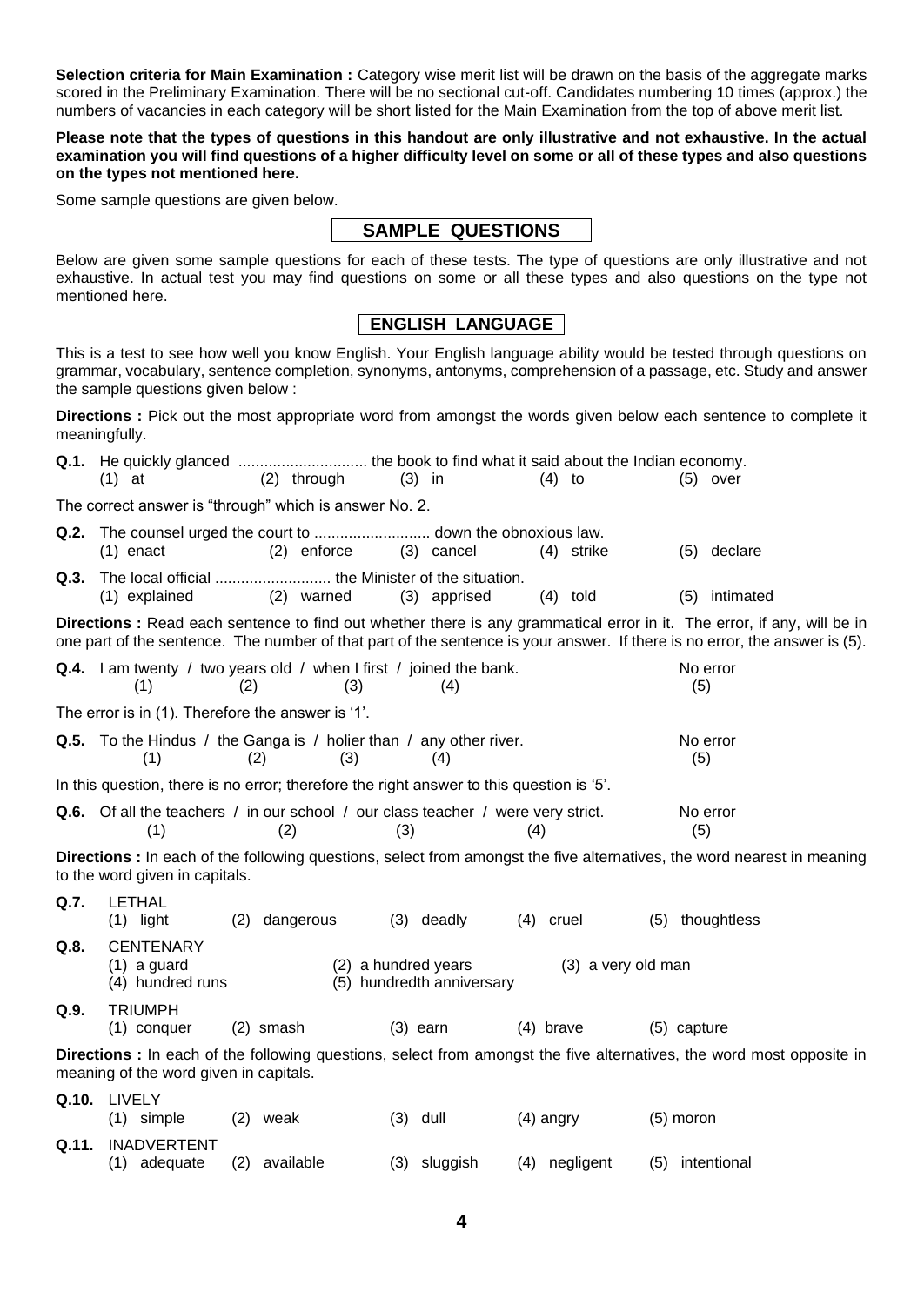#### **Q.12.** INEPT

(1) accurate (2) skilful (3) sensible (4) artistic (5) apt

In addition, there will be questions based on passage, to test your comprehension.

# **QUANTITATIVE APTITUDE**

This test is designed to measure how fast and accurate you are in dealing with numbers, viz. computation, quantitative reasoning, interpretation of tables and graphs etc.

**Q.13-15.** Study the following table carefully and answer the questions given below -

#### **Distribution of 1000 candidates as regards their marks in written examination out of 300 and interview out of 100 in a selection examination**

| <b>Written</b>                     | <b>INTERVIEW MARKS</b> |       |       |       |       |            |  |  |  |
|------------------------------------|------------------------|-------|-------|-------|-------|------------|--|--|--|
| <b>Examination</b><br><b>Marks</b> | Below 30               | 30-39 | 40-49 | 50-59 | 60-69 | 70 & above |  |  |  |
| 260 & above                        | 8                      | 18    | 26    | 18    | 26    | 4          |  |  |  |
| 210 to 259                         | 5                      | 4     | 30    | 22    | 10    | 9          |  |  |  |
| 160 to 209                         | 16                     | 10    | 45    | 56    | 18    | 9          |  |  |  |
| 110 to 159                         | 28                     | 42    | 100   | 190   | 15    | 5          |  |  |  |
| 60 to 109                          | 35                     | 115   | 20    | 8     |       | 5          |  |  |  |
| Below 60                           | 32                     | 32    | 20    |       | 6     |            |  |  |  |

- **Q.13.** How many candidates did obtain more than 69 percent marks and above in both written examination and interview ?
	- (1) 22 (2) 49 (3) 13 (4) 9 (5) Other than those given as options
- **Q.14**. If approximately 325 candidates were to be qualified in the written examination, what should be the percentage of the qualifying marks ?
	- (1) above 20 (2) above 70 (3) above 36
	- (4) above 63 (5) Other than those given as options
- **Q.15.** About 42 percent of the candidates fall in which of the following ranges of the interview marks ?
	- (1) 110-159 (2) 110 & below (3) 50 to 70
		- (4) 50 & above (5) Other than those given as options

Some of the questions may require arithmetical reasoning. For example :

- **Q.16.** At 10 paise each, how many paise will 6 lemons cost ? (1) 6 (2) 10 (3) 60 (4) 610 (5) Other than those given as options
- **Q.17.** Which of the following can be exact multiple of 4 ? (1) 27114 (2) 58204 (3) 48402 (4) 32286 (5) Other than those given as options
- **Q.18.** If the profit made by selling a pen for Rs.10 is as much as its cost, what is the cost price of the pen ? (1) Rs.3/- (2) Rs.5/- (3) Rs.10/- (4) Rs.20/- (5) Other than those given as options

Also, there may be some questions based on graphs and tables.

**Q.19-21. Directions :** Given below is a table showing percentages out of a total of 700 employees ranking six attributes that help promotion. Rank I is the highest. Study the table carefully and answer the questions that follow :

| <b>Attribute</b> | % of Employees Giving Different Ranks |    |    |    |    |    |  |  |  |
|------------------|---------------------------------------|----|----|----|----|----|--|--|--|
|                  |                                       | Ш  | Ш  | IV |    | VI |  |  |  |
| Seniority        | 32                                    | 17 | 22 | 19 | 5  | 5  |  |  |  |
| Perseverance     | 14                                    | 19 | 17 | 9  | 27 | 14 |  |  |  |
| Efficiency       | 15                                    | 19 | 21 | 14 | 14 | 17 |  |  |  |
| Intelligence     | 10                                    | 14 | 10 | 14 | 17 | 35 |  |  |  |
| Honesty          | 24                                    | 17 | 7  | 9  | 27 | 16 |  |  |  |
| Sociability      | 5                                     | 14 | 23 | 35 | 10 | 13 |  |  |  |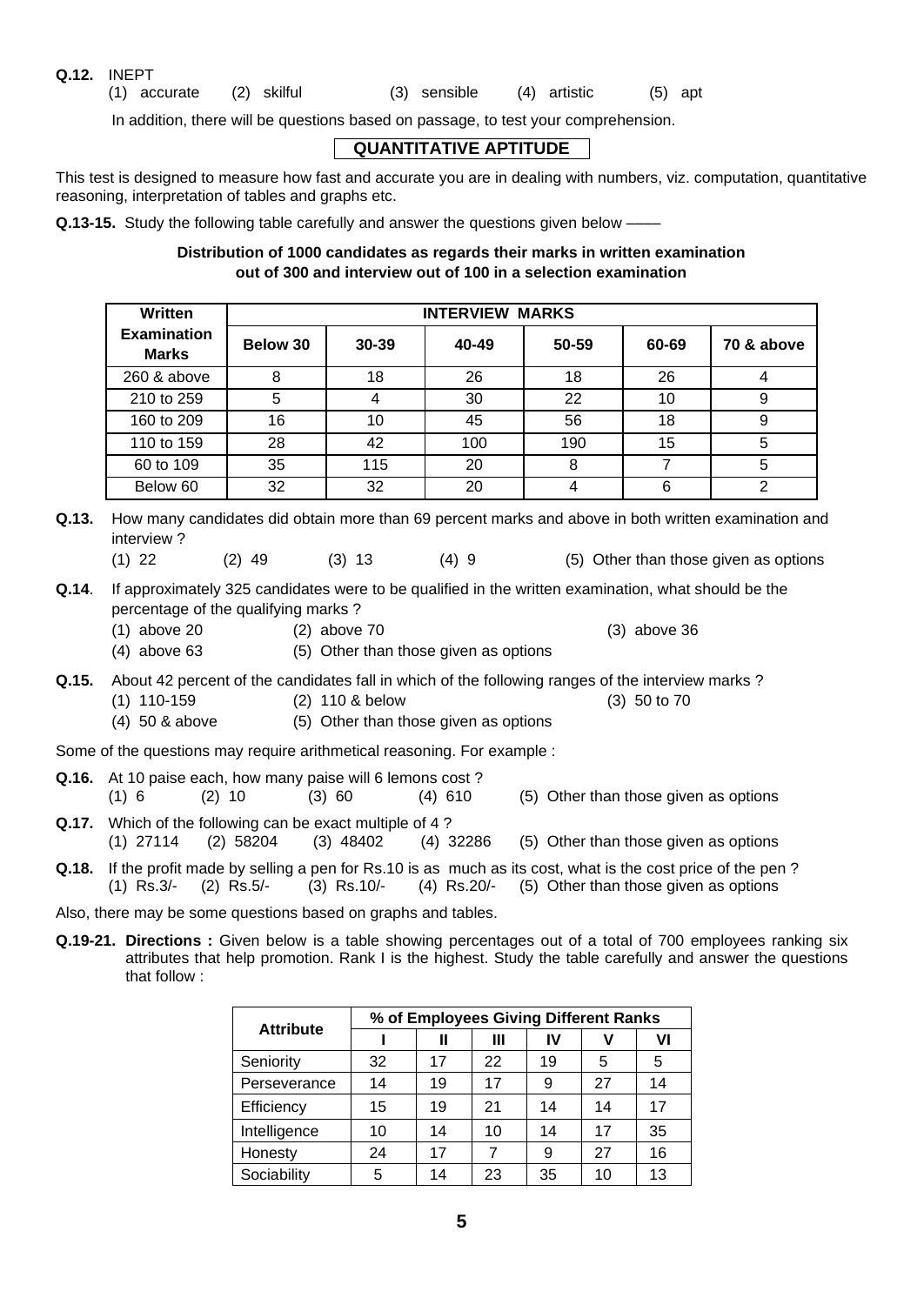- **Q.19.** Which attribute for promotion has received the highest rank ? (1) Perseverance (2) Seniority (3) Honesty (4) Sociability (5) Efficiency Notice the percentage for rank I given in the table. You observe that seniority is the attribute with the highest percentage. So your answer is "Seniority", which is answer No. (2) **Q.20.** How many employees gave rank III to intelligence ? (1) 119 (2) 98 (3) 77 (4) 70 (5) 10 Look at the intersection of the column giving percentage for rank III and the row giving percentage for intelligence. You find that 10 percent of the 700 employees have given rank III to this attribute. 10% of 700 is 70. So your answer should be (4). **Q.21.** Which attribute is considered the least important for promotion ?<br>(1) Honesty (2) Intelligence (3) Perseverance (4) (1) Honesty (2) Intelligence (3) Perseverance (4) Efficiency (5) Sociability Referring to the percentage for VI rank, you find that intelligence is the attribute which receives the highest percentage. In other words, a majority of people consider it as the least important and give it the last rank. Therefore your answer is (2). **REASONING ABILITY** This is a test to see how well you can think and also to judge your aptitude/ knowledge for working with computer. It contains questions of various kinds. Here are some sample questions. **Directions** : In each of the following questions, there are five letter groups or words in each question. Four of these letter groups or words are alike in some way, while one is different. Find the one which is different. **Q.22.** (1) black (2) red (3) green (4) paint (5) yellow Of the five, 'black, 'red', 'green' and 'yellow' form a group as they are names of colours. 'paint' is not the name of a colour. Therefore, (4) is the answer. Now try to solve the following questions. **Q.23**. (1) BC (2) MN (3) PQ (4) XZ (5) ST **Q.24.** (1) Mango (2) Apple (3) Orange (4) Guava (5) Rose **Directions :** In each of the following questions, there is a question mark in which only one of the five alternatives given under the question satisfies the same relationship as is found between the two terms to the left of the sign :: given in the question. Find the correct answer. **Q.25.** Foot : man : : hoof : ? (1) leg (2) dog (3) horse (4) boy (5) shoe In the above example, 'hoof' has the same relationship with 'horse' as 'foot' has to 'man'. Hence the answer is (3). Now study to solve the following questions. **Q.26.** Day : Night : : Kind : ? (1) Dark (2) Bright (3) Cruel (4) Generous (5) Gratitude **Q.27.** Hut : Mansion : : Rabbit : ? (1) Hole (2) Carrot (3) Elephant (4) Small (5) Rat Now try the following questions. **Q.28.** If the letters in the word TOPS can be rearranged to form a meaningful word beginning with O, the last letter of that word is your answer. If more than one such word can be formed, M is the answer and if no such word can be formed, X is the answer. (1) T (2) P (3) M (4) S (5) X **Q.29.** 'Some leaders are dishonest. Satyapriya is a leader.' Which of the following inferences definitely follows from these statements ? (1) Satyapriya is honest (2) Satyapriya is dishonest (3) Some leaders are honest (4) Leaders are generally dishonest (5) Satyapriya is sometimes dishonest
- **Q.30.** If 'A " B' means 'add B to A', 'A ' B' means 'subtract B from A', 'A # B' means 'divide A by B' and 'A B' means 'multiply A by B; which of the following gives the average sales of two days where S<sub>1</sub> and S<sub>2</sub> are the sales of the first and the second day respectively ?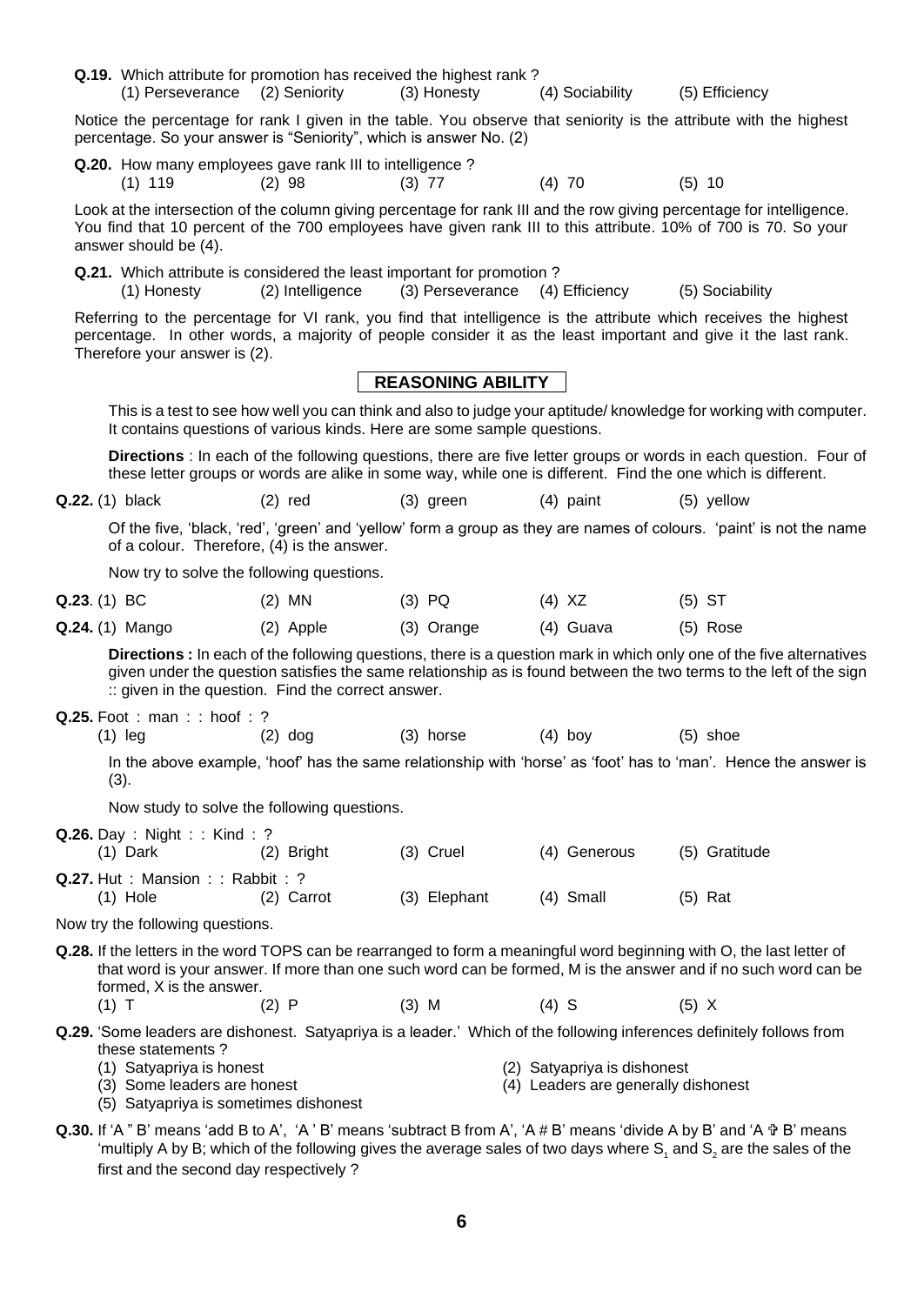- (1)  $(S_1 S_2) \neq 2$  (2)  $2 \neq (S_1)$
- $(4)$   $(S_1 \oplus S_2) \neq (S_1 \oplus S_2)$
- (2)  $2 \# (S_1 " S_2)$
- (3)  $(S_1 " S_2 # 2)$ ) (5) Other than those given as options
- **Q.31.** Every person above eighteen years of age who is registered as a voter, can vote. To find out whether Madhu, who was born twenty years ago, can vote, which of the following further information is needed ?<br>(I) Madhu's date of birth (II) Whether Madhu is registered as a voter
	-
	- (II) Whether Madhu is registered as a voter (3) Either I or II  $(4)$  Neither I nor II  $(1)$  Only I  $(2)$  Only II  $(3)$  Either I or II  $(4)$  Neither I nor II  $(5)$  Both I and II

**Q.32.** In each question below are given two statements followed by two conclusions numbered I and II. You have to take the two given statements to be true even if they seem to be at variance from commonly known facts, consider the two conclusions; together and then decide which of the given conclusions logically follows from the two given statements, disregarding commonly known facts.

Statements : All machines are windows. All windows are clouds.

- Conclusions : I. All machines are clouds.
- Conclusions : II. All clouds are machines.<br>(1) None follows (2) Only I
- 
- 

(2) Only I follows (3) Both I & II follow

- 
- 

- 
- (4) Only II follows (5) Either I or II follows

# **DETAILS OF THE ONLINE EXAMINATION**

- 1. A login screen will be displayed to the candidate. The candidate has to log in using his/her User ID and Password which is provided on the call letter.
- 2. After logging in Candidate's profile (Name, Roll No & photograph etc.) will be displayed and the candidate has to confirm the same by clicking on '**I confirm'** button confirming the profile is correct.
- 3. Thereafter the instructions will be displayed on the screen.
- 4. Candidate should read the instructions carefully and indicate that he/she has done so by 'checking' (click) the box at the bottom of the screen, after which '**I am ready to begin**' button is activated.
- 5. After clicking on the '**I am ready to begin'** button the actual test time will begin.
- 6. In online Preliminary examination there will be 100 questions and each question is followed by 5 alternatives/ options.
- 7. The questions except those on English Language will be available in Hindi & English. In order to view a given question in other language, a candidate can click on the 'view in' drop down box and select the desired language.
- 8. Only one question will be displayed at a time.
- 9. Total duration of the exam is 60 minutes (separate timing for each section).
- 10. Compensatory time of 20 minutes for each 60 minutes will be allowed for PWD candidate with disability eligible for compensatory time.
- 11. In order to answer a question, candidate has to 'mouse click' the option he/she thinks appropriate/ correct. **The alternative which has been clicked on will be highlighted and shall be treated as the answer given by the candidate for the question.**
- 12. After selecting an answer for a question candidate should click on the **'SAVE & NEXT'** button to save his answer and proceed to the next question. Note that without clicking on '**SAVE & NEXT'** button the answer selected will not be saved.
- 13. Note that only questions for which answers are saved or marked for review after answering will be considered for evaluation.
- 14. In case a candidate does not wish to attempt the question then he/she should not click on any option for that question. A candidate can choose to deselect his/her answer for a particular question by clicking on the '**CLEAR RESPONSE'** button provided against each question.
- 15. In case a candidate wants to skip a particular question and return to it later in a particular section, he/she can do so during the timing prescribed for that section.
- 16. The question numbers of attempted and unattempted questions are also shown to the right of the screen. A candidate can then click on any of the question number to view the question, in order to attempt/ revise his/her answer to the question.
- 17. Each section has separate timing. A candidate can navigate between questions within a section during time prescribed for that section by clicking on the question number displayed to the right of the screen.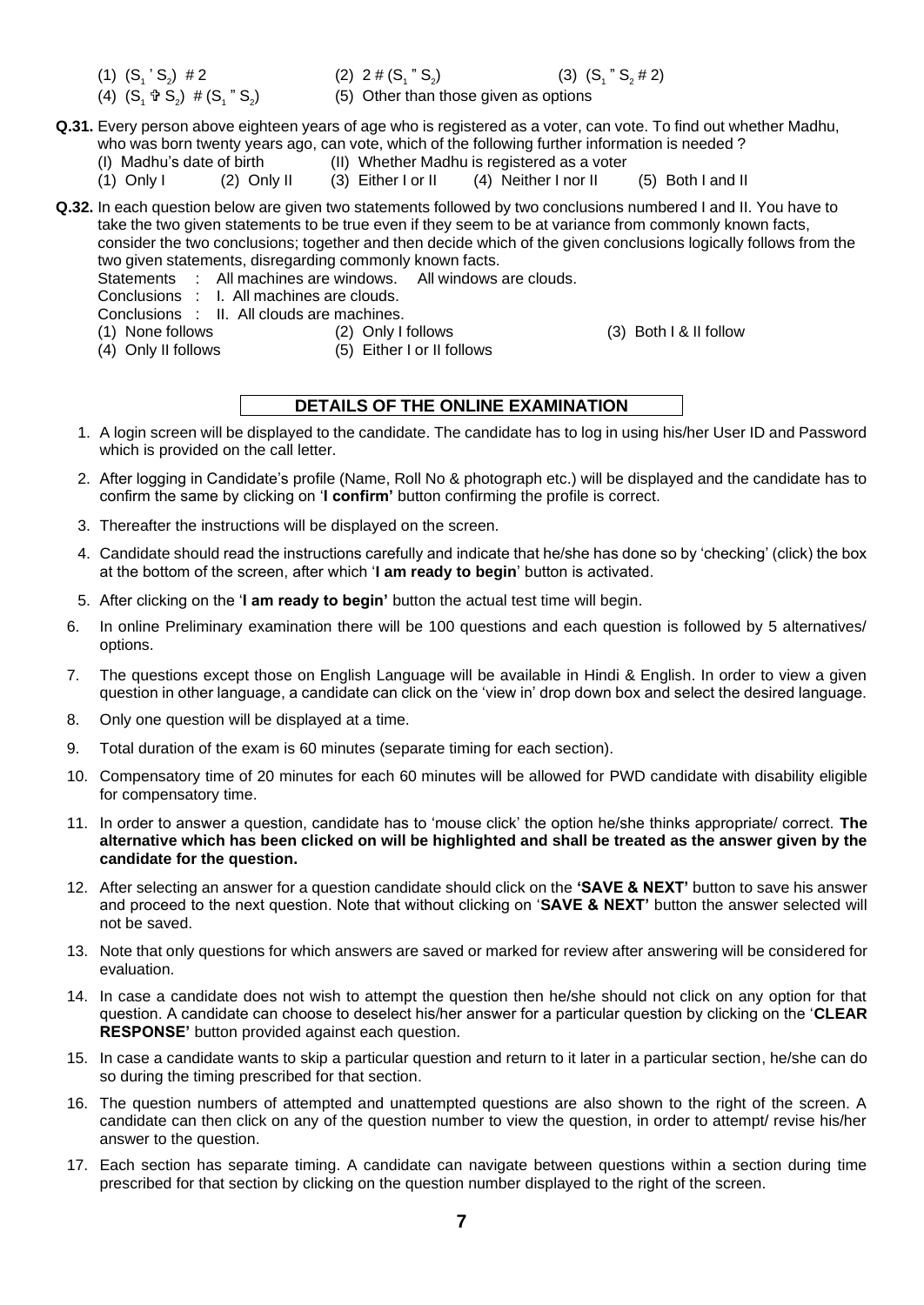18. The Question Palette displayed on the right side of screen will show the status of each question using one of the following symbols:



**5.** The question(s) "Answered and Marked for Review" will be considered for evaluation.

The Marked for Review status for a question simply indicates that you would like to look at that question again. *If a question is answered and Marked for Review, your answer for that question will be considered in the evaluation.* 

- 19. **Under no circumstances should a candidate click on any of the 'Keyboard keys' once the exam starts as this will lock the exam.**
- 20. The clock will be set at the server. The countdown timer in the top right corner of screen will display the remaining time available for you to complete the examination. When the timer reaches zero, the examination will end by itself.

#### **Submitting the exam:**

- 21. A candidate can change his/ her answer for a question in a section within the time prescribed for that section.
- 22. After the expiry of time the candidates will not be able to attempt any question or check their answers. On completion of test time, answers of the candidates would be saved automatically by the computer system even if they have not clicked the "Submit" button.
- 23. Please note that a candidate will not be allowed to "finally submit" unless they have exhausted the actual test time of the examination.

#### **SOCIAL DISTANCING MODE CONDUCT OF EXAM RELATED INSTRUCTIONS**

- 1 **Candidate is required to report at the exam venue strictly as per the time slot mentioned in the Call Letter AND/OR informed via SMS/Mail on their registered mobile number/mail prior to exam date. It is expected that candidate strictly adhere to this time slot – as entry into the exam venue will be provided based upon the individual's time slot ONLY. Late comers will not be allowed to take the test.**
- 2 **Mapping of 'Candidate Roll Number and the Lab Number' will NOT be displayed outside the exam venue, but the same will be intimated to the candidates individually at the time of entry of the candidate to the exam venue.**
- 3 Items permitted into the venue for Candidates

**Candidates will be permitted to carry only certain items with them into the venue.** 

- **a. Mask (WEARING A MASK is COMPULSORY)**
- **b. Gloves**
- **c. Personal transparent water bottle (Candidates should bring their own water bottle)**
- **d. Personal hand sanitizer (50 ml)**
- **e. A simple pen, pencils, erasers. Candidates must bring glue for pasting photos and ink stamp pad for affixing left thumb impression.**
- **f. Exam related documents (Call Letter and Photocopy of the photo ID card stapled with it, same ID Card in Original and 2 additional photographs). The name on the ID and on the Call Letter should be exactly the same.**
- **g. In case of Scribe Candidates - Scribe form duly filled and signed with Photograph affixed. No other Items are permitted inside the venue.**
- 4 **Candidate should not share any of their personal belonging/material with anyone**
- 5 **Candidate should maintain safe social distance with one another.**
- 6 **Candidate should stand in the row as per the instructions provided at venue.**
- 7 **If candidate is availing services of a scribe, then scribe also should bring their own Gloves, N95 Mask, sanitizer (50ml) and transparent water bottle. Wearing a mask is compulsory. Both candidate and Scribe will require to be wearing N95 Mask.**
- 8 **A Candidate must have AarogyaSetu App installed on his mobile phone. The AarogyaSetu status must show candidate's risk factor. A candidate will have to display this status to the Security Guard at the entry into the exam venue. In case a candidate does not have a smart phone, he/she will have to bring in a signed declaration to this effect (declaration is provided along with this Call Letter) and show the same to the Security Guard at the entry into the exam venue. Candidates with Moderate or High Risk Status on AarogyaSetu App will not be allowed entry. In case any of the responses in declaration suggest COVID 19 infection/symptoms, the candidate will not be permitted inside the exam venue. (If candidate is availing services of a Scribe, then Scribe should also follow the same instructions.)**